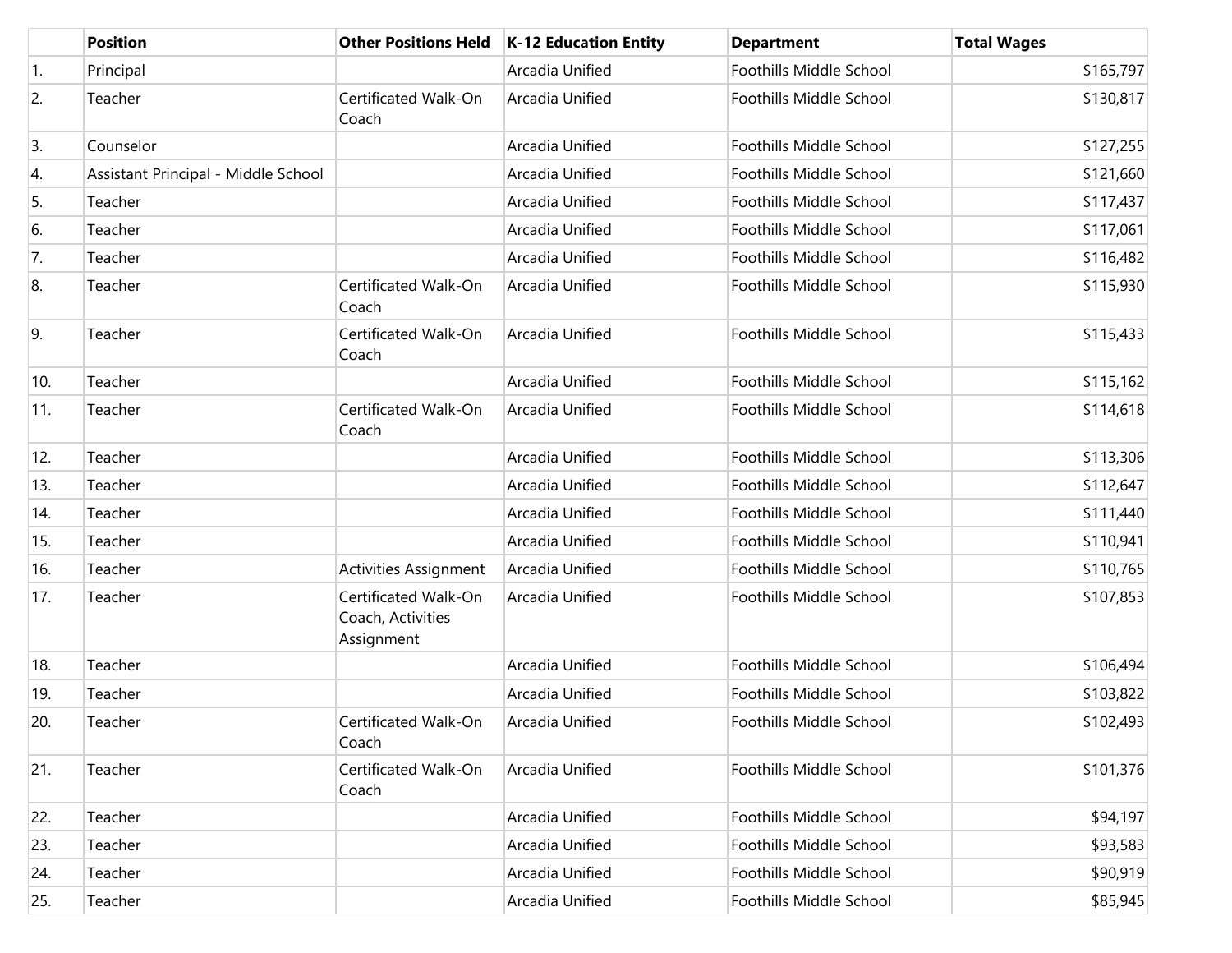| 26. | Teacher                                        | Certificated Walk-On<br>Coach, Activities<br>Assignment                  | Arcadia Unified | Foothills Middle School | \$84,467 |
|-----|------------------------------------------------|--------------------------------------------------------------------------|-----------------|-------------------------|----------|
| 27. | Teacher                                        |                                                                          | Arcadia Unified | Foothills Middle School | \$83,715 |
| 28. | Teacher                                        |                                                                          | Arcadia Unified | Foothills Middle School | \$80,359 |
| 29. | Teacher                                        |                                                                          | Arcadia Unified | Foothills Middle School | \$79,312 |
| 30. | Teacher                                        |                                                                          | Arcadia Unified | Foothills Middle School | \$79,099 |
| 31. | Teacher                                        |                                                                          | Arcadia Unified | Foothills Middle School | \$75,470 |
| 32. | Senior Custodian                               |                                                                          | Arcadia Unified | Foothills Middle School | \$64,621 |
| 33. | School Office Supervisor                       | <b>Athletic Assistant</b>                                                | Arcadia Unified | Foothills Middle School | \$64,276 |
| 34. | Lead Custodian I                               |                                                                          | Arcadia Unified | Foothills Middle School | \$62,004 |
| 35. | Teacher                                        |                                                                          | Arcadia Unified | Foothills Middle School | \$59,966 |
| 36. | Middle School Office Assistant                 | Athletic Assistant,<br><b>Activities Assignment</b>                      | Arcadia Unified | Foothills Middle School | \$51,086 |
| 37. | Teacher                                        |                                                                          | Arcadia Unified | Foothills Middle School | \$46,525 |
| 38. | Instructional Assistant II                     |                                                                          | Arcadia Unified | Foothills Middle School | \$39,709 |
| 39. | Nutrition Services Supervisor I                | Laborer - Hourly                                                         | Arcadia Unified | Foothills Middle School | \$39,079 |
| 40. | <b>Health Services Assistant LVN</b>           |                                                                          | Arcadia Unified | Foothills Middle School | \$37,433 |
| 41. | Instructional Assistant - Special<br>Education | Substitute Clerk - Level Arcadia Unified<br>II, Locker Room<br>Assistant |                 | Foothills Middle School | \$34,100 |
| 42. | <b>Health Services Assistant LVN</b>           |                                                                          | Arcadia Unified | Foothills Middle School | \$34,092 |
| 43. | <b>Health Services Assistant LVN</b>           |                                                                          | Arcadia Unified | Foothills Middle School | \$33,800 |
| 44. | Teacher                                        |                                                                          | Arcadia Unified | Foothills Middle School | \$30,925 |
| 45. | Teacher                                        |                                                                          | Arcadia Unified | Foothills Middle School | \$27,618 |
| 46. | Teacher                                        | Certificated Walk-On<br>Coach                                            | Arcadia Unified | Foothills Middle School | \$27,165 |
| 47. | Library Assistant II                           | <b>Activities Assignment</b>                                             | Arcadia Unified | Foothills Middle School | \$24,060 |
| 48. | Instructional Assistant - Special<br>Education |                                                                          | Arcadia Unified | Foothills Middle School | \$23,073 |
| 49. | Instructional Assistant - Special<br>Education |                                                                          | Arcadia Unified | Foothills Middle School | \$21,313 |
| 50. | Instructional Assistant - Special<br>Education |                                                                          | Arcadia Unified | Foothills Middle School | \$16,445 |